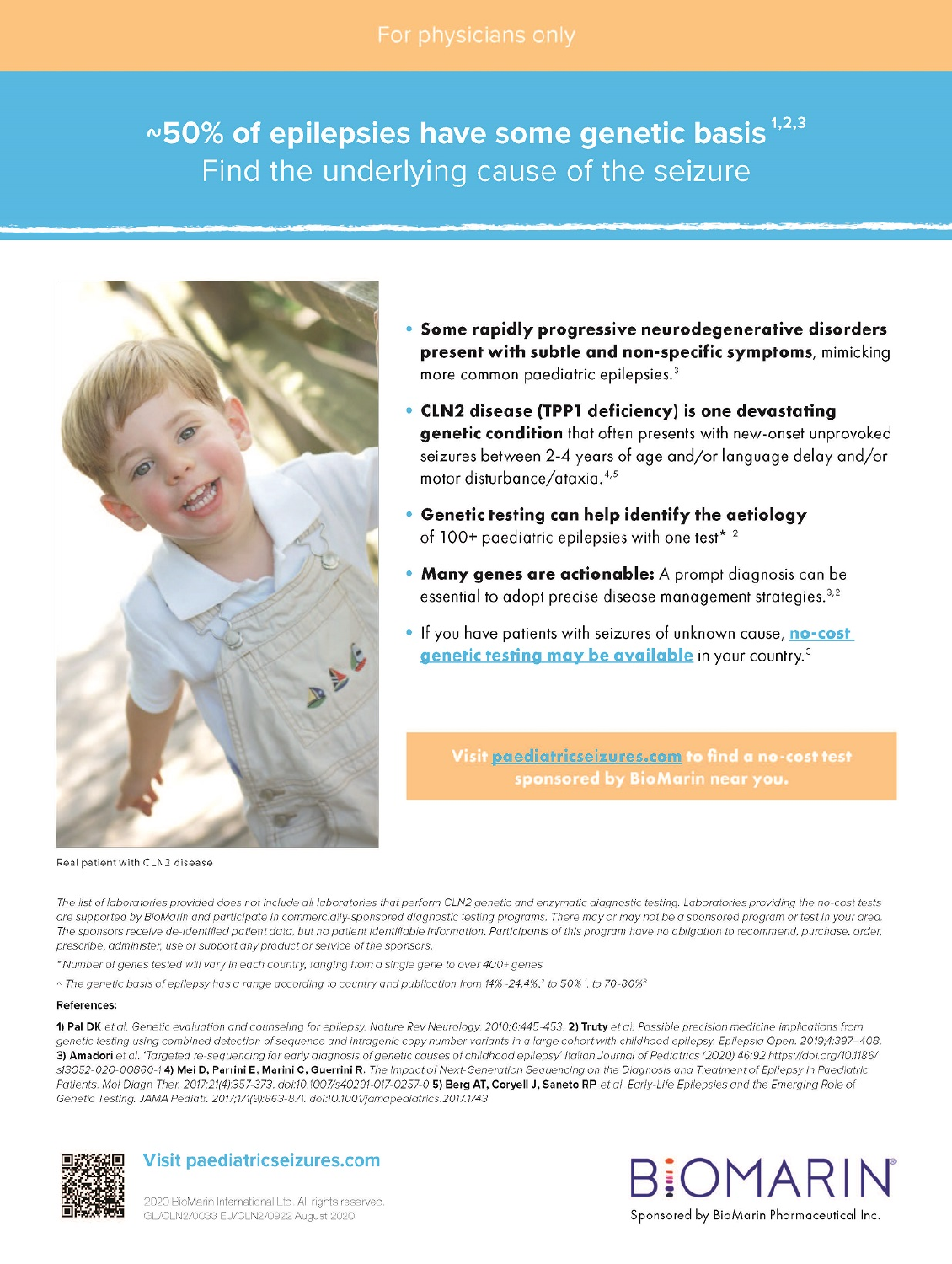# Fenfluramine as antiseizure medication for epilepsy

## MARIA GOGOU<sup>1</sup> D | J HELEN CROSS<sup>1,2</sup> D

1 Department of Neurology, Great Ormond Street Hospital for Children NHS Trust, London; 2 Developmental Neurosciences, University College London NIHR BRC Great Ormond Street Institute of Child Health, London, UK.

Correspondence to J Helen Cross, UCL NIHR BRC Great Ormond Street Institute of Child Health, 30 Guilford Street, London WC1N 1EH, UK. E-mail: [h.cross@ucl.ac.uk](mailto:)

#### PUBLICATION DATA

Accepted for publication 5th January 2021. Published online

**ABBREVIATION** 

5-HT 5-Hydroxytryptamine

Fenfluramine hydrochloride has classically been described as acting pharmacologically through a serotonergic mechanism. Therefore, it was initially used as an anorectic drug, given that impaired serotonin homeostasis may be associated with increased food intake. Although positive results were documented, cardiovascular concerns resulted in its temporary withdrawal. Nevertheless, a novel role in patients with epilepsy was later suggested by isolated clinical observations. The wide application of genetic testing allowed the classification (predominantly as Dravet syndrom) of patients in whom benefit was seen, while with the development of zebrafish models, its antiepileptic properties were confirmed at a molecular level. Data from randomized clinical trials have shown a beneficial effect of fenfluramine, as an adjunct therapy, on seizure control for children with Dravet syndrome, though there is still uncertainty about the impact on neurodevelopment in these patients. No signs of heart valve disease have been documented to date. Long-term and appropriately designed clinical studies will verify whether fenfluramine is a therapeutic agent of high importance, living up to the promise shown so far.

#### INTRODUCTION

Neurological disorders in all age groups are characterized by high rates of unmet health needs, as well as resistance to available therapies. This may reflect structural barriers to treatment such as the blood–brain barrier but also the fact that the underlying pathophysiology for most of these disorders has not yet been fully explored.<sup>1</sup> Alternative methods of drug design are an emerging field in current neuropharmacology. Repurposing of known drugs for new indications, based on shared molecular pathology between different entities, has become a popular cost-effective and low-risk strategy for drug development. In parallel, in vitro models of high predictability and databases of results from transcriptomic analysis promise to increase the effectiveness and accuracy of this method.<sup>2</sup>

Epilepsy is now well recognized as a symptom of many underlying causes, more accurately now referred to as the epilepsies. Recognizing the cause, often the result of a genetic mutation, has resulted in increasing recognition for targeting drug repositioning within the central nervous system, while endocrine and metabolic disorders represent relatively common sources of further repositioned therapeutic agents.<sup>3</sup> Fenfluramine is a typical example; although this agent was first launched to help patients with obesity, its concomitant beneficial role in patients with epilepsy has subsequently attracted interest.

Our aim is to summarize the history of therapeutic applications of fenfluramine and provide a literature

narrative review about its current emerging use as an antiepileptic agent.

#### INITIAL USE AS AN ANORECTIC AGENT: A MISSED THERAPEUTIC OPPORTUNITY

It has been long supported by research that impaired serotonin-mediated homeostatic feedback is associated with increased food intake. On this basis, modulation of central serotonergic signalling has been considered as a potential pharmacological target among patients with obesity.<sup>4,5</sup> Fenfluramine (3-trifluoromethyl-N-ethylamphetamine) was first launched in the early 1970s as an agent for appetite suppression, as it is known to act as a serotonin-releasing agent by disrupting vesicular storage of the neurotransmitter and reversing serotonin transporter function. In parallel, its major active metabolite, norfenfluramine, binds to and activates serotonin receptors (5-hydroxytryptamine [5-HT] receptors 2B [5-HT<sub>2B</sub>] and 2C [5-HT<sub>2C</sub>] with high affinity and  $5-HT_{2A}$  receptor with moderate affinity).<sup>6</sup>

Indeed, fenfluramine had been widely used by patients with obesity, either alone or in combination with a trace amine-associated receptor, phentermine, under the trade name Fen-Phen. The starting dosage in obesity was 40mg daily and could be increased gradually over 2 to 4 weeks to 60 to 120mg.<sup>7</sup> Despite its efficacy, fenfluramine was eventually withdrawn from global markets in 1997 at the request of the US Food and Drug Administration following reports of heart valve abnormalities (leaflet thickening, fibrosis, retraction of the valve) and pulmonary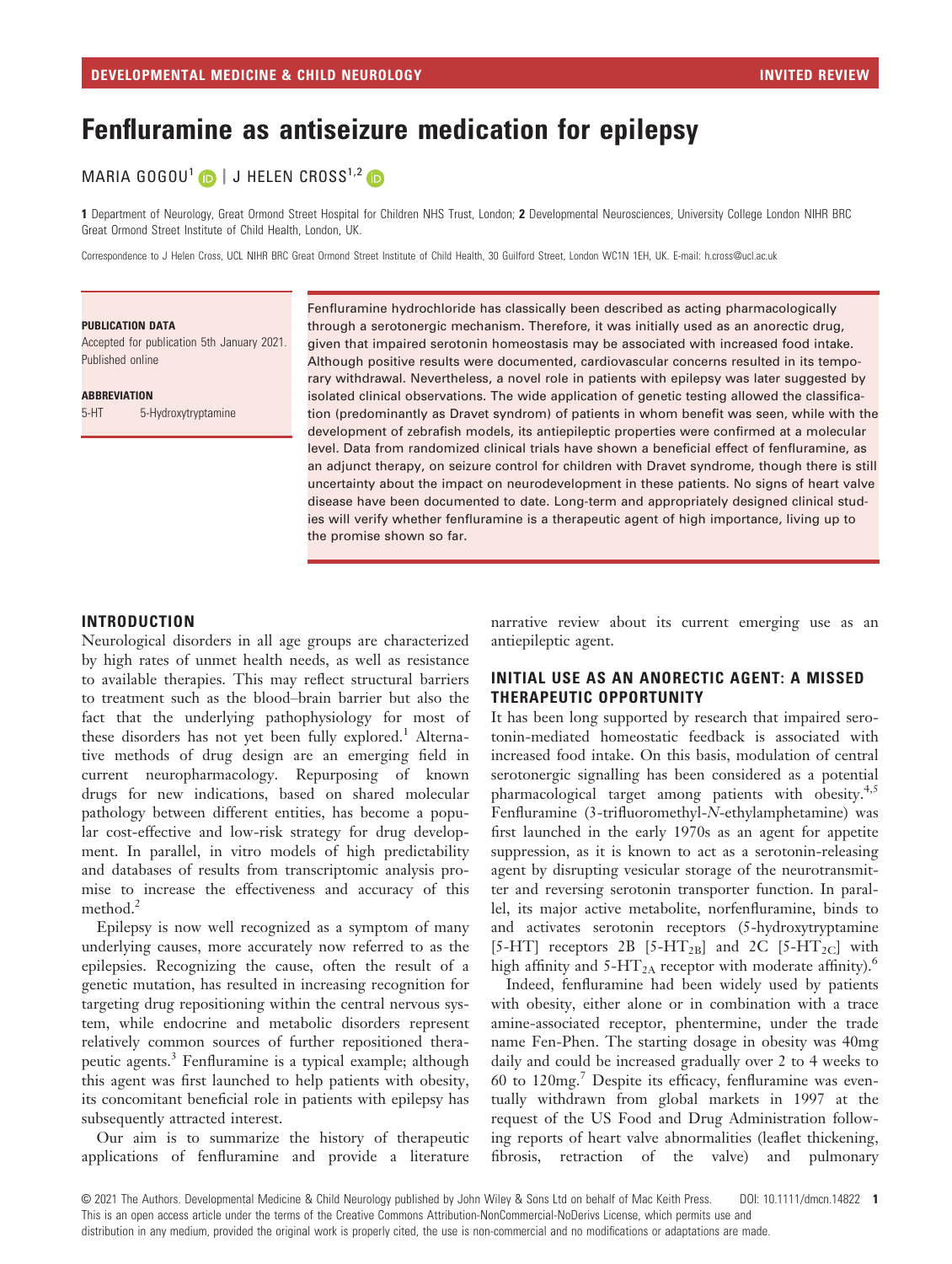hypertension in adult patients treated for obesity (Fig. 1). The appearance of these adverse events was associated with higher doses of fenfluramine and the concomitant use of phentermine.<sup>8,9</sup> With regard to the underlying pathophysiology, the mitogen properties of serotonin to valve interstitial cells through  $5-\text{HT}_{2C}$  receptor (abundant in cardiac tissues) activation may have played a role; although serotonin stimulates DNA synthesis and promotes appropriate heart cell growth in the early stages of development, excess serotonin has been shown to have pathological remodelling effects on mature heart valves.<sup>10</sup>

## THE IMPORTANCE OF A 'SECOND CHANCE'

An interesting coincidence is that the cardiovascular safety concerns associated with fenfluramine appeared simultaneously (in the 1980s) with some clinical observations showing a beneficial effect of this agent on seizure management in patients with reflex epilepsies (Fig. 1). More specifically, Gastaut et al., Aicardi et al., and Clemens were the first to present data from case reports and small case series (up to three patients) showing a significant decrease in seizure frequency when fenfluramine was added to the existing treatment plan. The underlying diagnoses included self-induced syncope and self-induced photosensitivity epilepsy, while the dose of fenfluramine ranged from 0.5 to 1.5mg/kg/day with a maximum of  $60$ mg/day.<sup>11-14</sup> The hypothesis behind the potential use of fenfluramine as an antiepileptic treatment lay in the fact that 5-HT receptors are widely expressed in many areas of the central nervous system and are known to interact with different types of ion channel, thus altering their function and the excitability of neurons.

#### What this paper adds

- Fenfluramine is a very promising repurposed therapy specifically for seizures in Dravet syndrome.
- The long-term effect of fenfluramine on neurodevelopmental prognosis requires further investigation.

Clinical and animal studies have also shown that serotonin neurons have anticonvulsant effects, and patients treated with selective serotonin re-uptake inhibitors may experience improvement in their seizures.<sup>15–17</sup> In addition, recent radioligand binding assays have demonstrated a modulatory activity of fenfluramine at  $\sigma$ 1 receptors (highly expressed in deeper laminae of the cortex, olfactory bulb, nuclei of mesencephalon, hypothalamus, and Purkinje cells in the brain) in vitro and in vivo in addition to its serotonergic activity.<sup>18</sup>

It should also be noted that Gastaut et al. found that fenfluramine (1.5–3mg/kg/d) also contributed to the reduction of compulsive respiratory stereotypies in children with autism.<sup>19</sup> The first pilot study was conducted by Gastaut and Zifkin, they assessed 33 individuals with intractable epilepsy receiving fenfluramine at a dose of 0.5 to 1.5mg/ kg/day which revealed a reduction in seizure frequency of at least 50% in almost half of them. In parallel, no echocardiographic findings suggestive of pulmonary hypertension or valvular dysfunction were reported, whereas the most frequent side effects encountered in this new patient population were sleepiness, fatigue, and loss of appetite with or without weight loss.<sup>20</sup>

In the meantime, fenfluramine had been withdrawn as a drug to treat obesity. However, Belgian researchers



Figure 1: Development of interest in antiepileptic properties of fenfluramine and the hallmarks of its use as an antiepileptic agent. CHMP, Committee for Medicinal Products for Human Use; FDA, Food and Drug Administration.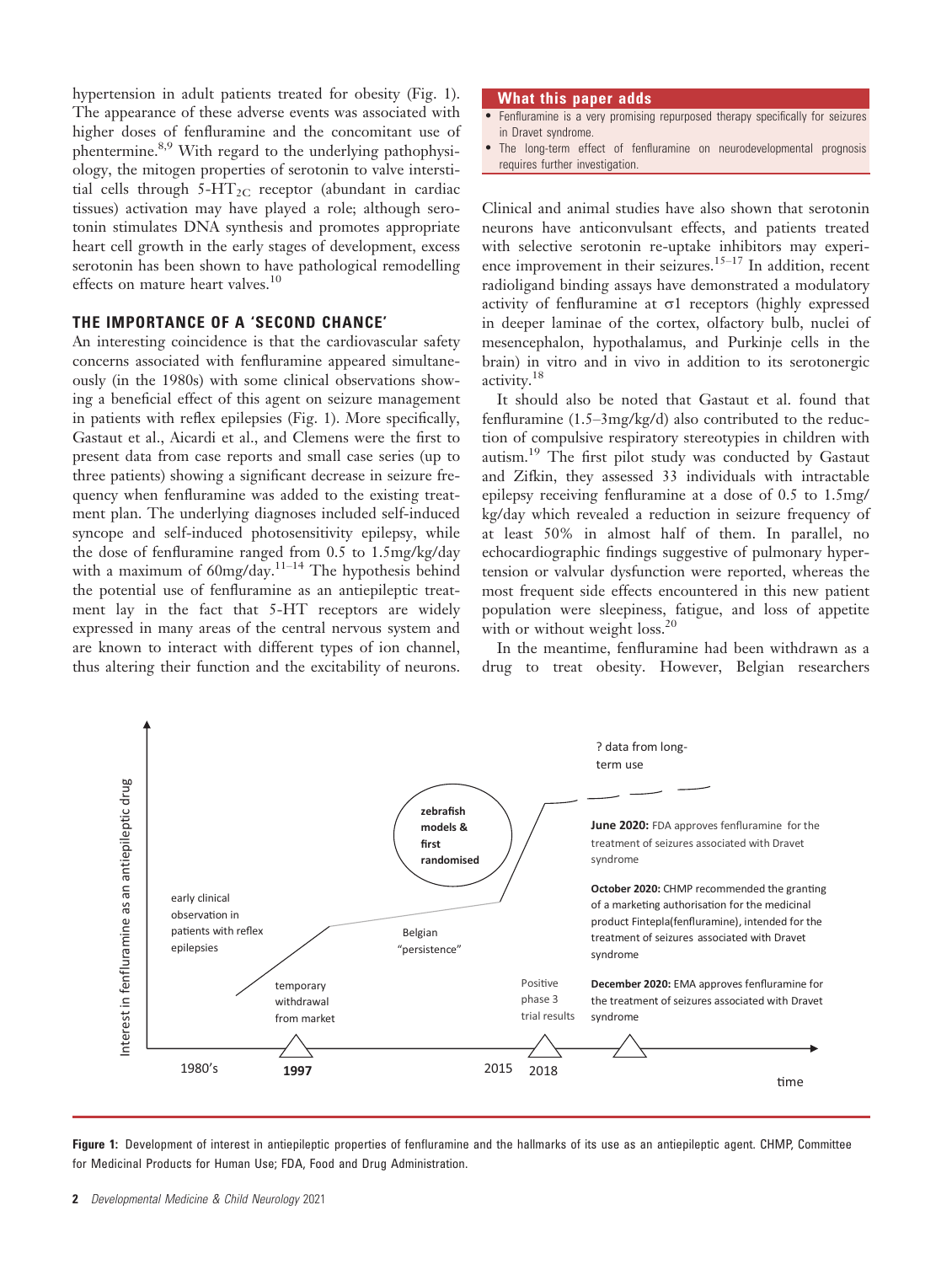continued to be interested in its antiepileptic properties and further investigation of this agent was permitted by Belgian governance<sup>21</sup> (Fig. 1). Therefore, over subsequent years, results from more case series provided additional supporting evidence about the positive impact of fenfluramine, as an adjunctive therapy, on seizure control among children and adolescents with intractable self-induced epilepsy.<sup>22,23</sup> In this way, when the door to the clinical use of fenfluramine as an appetite suppressant finally closed, the window of an alternative therapeutic opportunity had already opened (Fig. 1).

A deeper look at the clinical phenotypes of patients included in all the aforementioned studies revealed that several responders shared some common features (i.e. severe developmental and epileptic encephalopathy, early prolonged seizures, behavioural disorders, self-provocation of seizures, epileptic events precipitated by external stimuli), which were compatible with the diagnosis of Dravet syndrome. Therefore, Ceulemans et al. focused on this entity and published the first retrospective analysis of the effect of fenfluramine (daily dose 0.12–0.90mg/kg/d) on seizure control in 12 children and adolescents with Dravet syndrome.<sup>24</sup> Several of these patients had been included in previous published case series and later demonstrated to have an *SCN1A* mutation. According to the results of this analysis, fenfluramine was found to be effective against multiple types of seizure, not only self-induced or photicinduced seizures. It is also worth mentioning that seizure recurrence was noticed in some patients after a temporary discontinuation as a result of its withdrawal from the market, while those children again became seizure-free after restarting the drug.<sup>24</sup>

### A DEEPER UNDERSTANDING OF THE PHARMACOLOGICAL PROPERTIES: THE CONTRIBUTION OF ZEBRAFISH STUDIES

Zebrafish models have been demonstrated to be useful in assessing the function of a rapidly increasing number of candidate genes for neurological disorders, including the epilepsies. This is due to a series of specific features of this species: fully sequenced genome, rapid embryonic development, large and transparent embryos developing externally, same major subdivisions of a vertebrate brain as mammals (forebrain, midbrain, hindbrain, spinal cord), and common major neurotransmitter systems (GABA [ $\gamma$ aminobutyric acid], glutamate, dopamine, norepinephrine, serotonin, histamine, and acetylcholine). Eighty per cent of risk genes associated with human disorders have an orthologous version in zebrafish. With regard to the epilepsies, it should be highlighted that zebrafish larvae exhibit clinical seizures, which can be easily quantified and are also associated with electroencephalographic changes.<sup>25</sup> Zebrafish models for Dravet syndrome have been developed by targeting scn1Lab, the zebrafish orthologue of SCN1A, used to identify early cellular defects and investigate the potential disease-modifying role of  $f$ enfluramine.<sup>26–31</sup>

According to the results of these studies, fenfluramine was found to suppress seizure activity in Dravet zebrafish models<sup>26–31</sup> (Table 1). At the same time, the models confirmed the beneficial role of several antiseizure medications routinely used in patients with Dravet syndrome (e.g. stiripentol, sodium valproate, clobazam)<sup>30,31</sup> (Table 1). It should be noted that two of these studies additionally demonstrated that zebrafish larvae express the orthologues of all human 5-HT receptor subtypes and revealed that various agonists of those 5-HT receptors (apart from fenfluramine) can exert significant antiseizure activity.<sup>27,29</sup> What would be desirable is evidence for any potential disease-modifying effect of the new therapeutic agent on cellular changes in Dravet syndrome, as this would make a difference from other conventional antiseizure medications. This has been studied by Tiraboschi et al. in a zebrafish model of Dravet syndrome induced by CRISPR/Cas9 mutagenesis. Fenfluramine was identified to modulate the pathophysiological background of the disease; more specifically, it completely restored the decreased dendritic arborization often noticed in this disease.<sup>26</sup> This finding clearly shows the advantage of zebrafish models in revealing early mechanisms predisposing to an epileptogenic state, as well as the potential disease-modifying role of new drug candidates.

### THE FIRST RANDOMIZED CONTROLLED TRIALS

After these encouraging findings from small case series, small patient cohorts, and zebrafish models, a systematic largescale evaluation of the real benefits and risks of this drug in a new patient population was needed and the first clinical trials were designed. $32,33$  Dose-finding studies for the co-administration of fenfluramine with stiripentol, clobazam, and valproate were conducted, $34$  and phase III trials have been undertaken to investigate the effect of fenfluramine, as an adjunctive therapy, on seizure frequency in children with Dravet syndrome and other developmental epileptic encephalopathies. Currently, data are available for the randomized controlled trials in Dravet syndrome<sup>35,36</sup> while results from phase III trials for Lennox–Gastaut syndrome are still awaited $37$  (Table 2).

The primary endpoint in the studies of the effect of fenfluramine in Dravet syndrome was the change in the frequency of convulsive seizures; these are defined as hemiclonic, tonic, clonic, tonic–atonic, generalized tonic– clonic, and focal with clearly observable motor signs. The effect of fenfluramine on absence seizures was not investigated. Fenfluramine was well-tolerated and, as an add-on therapy, contributed to a significant decrease in convulsive seizure frequency in children with Dravet syndrome compared with placebo<sup>35,36</sup> (Table 2). Nabbout et al. also focused on children with Dravet and concomitant use of stiripentol (a standard therapy for Dravet syndrome) and demonstrated that adding fenfluramine to stiripentol-containing antiepileptic regimens significantly contributed to a reduction in the frequency of convulsive seizures.<sup>36</sup> What was striking in both studies was the difference in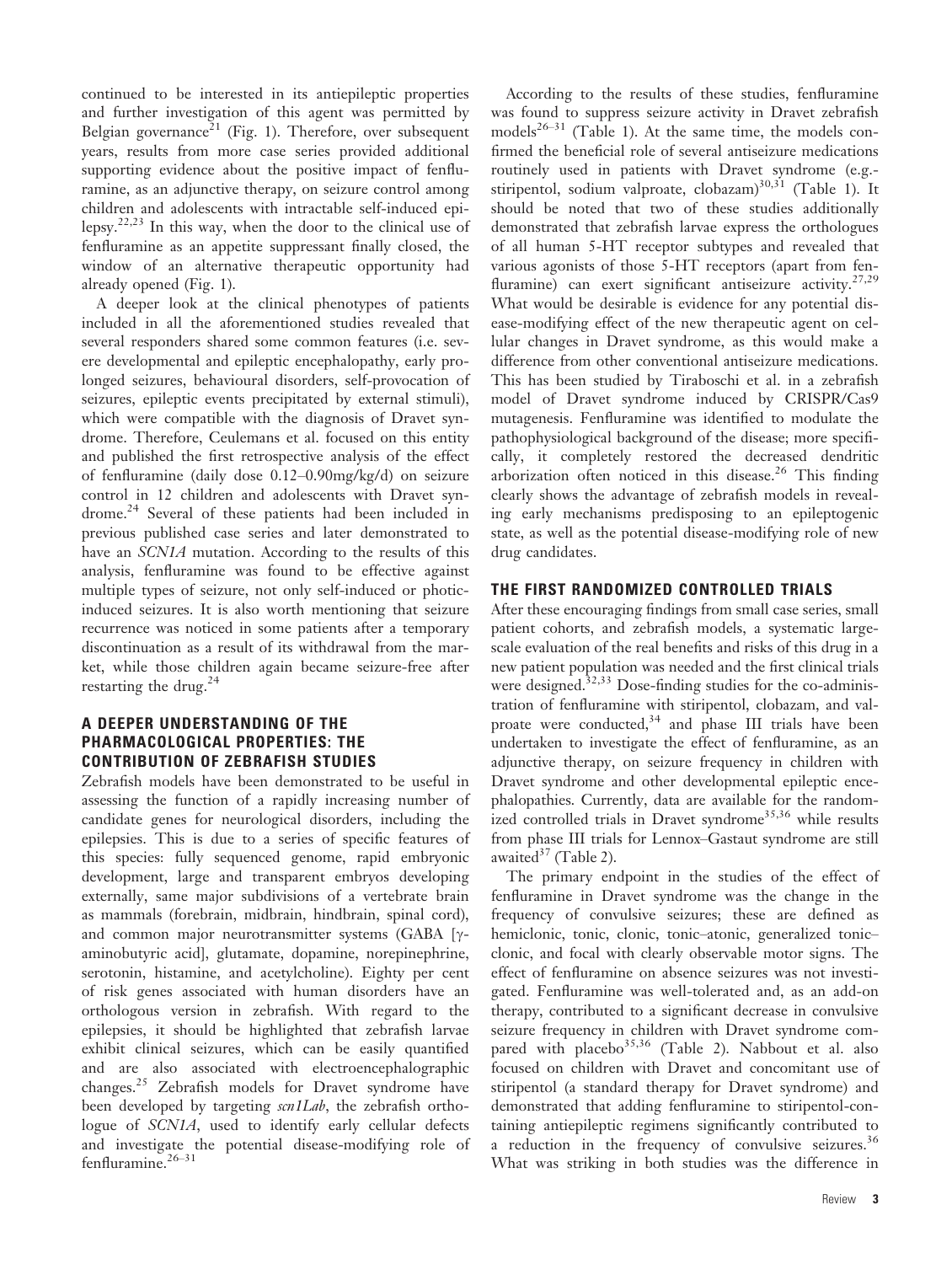|  |  |  |  |  |  | <b>Table 1:</b> The effect of fenfluramine on zebrafish models of Dravet syndrome |
|--|--|--|--|--|--|-----------------------------------------------------------------------------------|
|--|--|--|--|--|--|-----------------------------------------------------------------------------------|

| Reference                       | Model                                                                                                                                     | <b>Clinical and EEG</b><br>changes                                                                                                                                                             | Cellular changes                                                                                                                      | Fenfluramine<br>effects                                                                                                                               | Effect of other agents                                                                                |
|---------------------------------|-------------------------------------------------------------------------------------------------------------------------------------------|------------------------------------------------------------------------------------------------------------------------------------------------------------------------------------------------|---------------------------------------------------------------------------------------------------------------------------------------|-------------------------------------------------------------------------------------------------------------------------------------------------------|-------------------------------------------------------------------------------------------------------|
| Zhang et al. <sup>31</sup>      | Homozygous<br>$\frac{\text{scn1} \text{Lab}^{-/-}}{\text{mutants}}$<br>(with morpholino<br>antisense oligomers)                           | Clinical traits:<br>hyperactivity,<br>convulsive seizure-<br>like behaviour,<br>loss of posture,<br>repetitive jerking,<br>myoclonic seizure-<br>like pattern<br>EEG: epileptiform<br>activity | Not described                                                                                                                         | $\downarrow$ Locomotor<br>activity<br>↓ Occurrence of<br>epileptic events,<br>polyspiking<br>discharges,<br>cumulative<br>duration of these<br>events | Similar effects of VPA<br>TOP/CLB/STP: ↓<br>hyperactivity, not<br>tested with EEG                     |
| Dinday et al. $30$              | Homozygous<br>scn1Lab <sup>-/-</sup> mutants<br><b>(chemical</b><br>mutagenesis)                                                          | Whole-body<br>convulsive<br>seizures<br>(determined by<br>swim velocity)                                                                                                                       | Not described                                                                                                                         | $\downarrow$ Mean swim<br>velocity<br>suppression of<br>spontaneous<br>electrographic<br>seizure discharges                                           | VPA/STP/BEN:<br>improvement in both<br>measures<br>PHE/CBM/ETS/DEC/PRI/<br>VGB/PHEN/TIL: no<br>effect |
| Sourbron et al. <sup>29</sup>   | Homozygous<br>$\sin 1$ Lab <sup>-/-</sup> mutants<br><b>(chemical</b><br>mutagenesis)                                                     | Seizure-like<br>locomotor<br>behaviour<br>Corresponding<br>epileptiform brain<br>activity                                                                                                      | Not described                                                                                                                         | Clear locomotor-<br>reducing effect on<br>the homozygous<br>$\textit{scn1Lab}^{-/-}$<br>mutants                                                       | Not applicable                                                                                        |
| Griffin et al. <sup>27</sup>    | Homozygous<br>$\frac{\text{scn1} \text{Lab}^{-/-}}{\text{mutants}}$<br>(obtained by natural<br>spawning of adult<br>heterozygous scn1lab) | Multi-spike or poly-<br>spike upward or<br>downward<br>membrane<br>deflections                                                                                                                 | Not described                                                                                                                         | Suppression of<br>convulsive swim<br>behaviours in a<br>concentration-<br>dependent manner                                                            | Not applicable                                                                                        |
| Tiraboschi et al. <sup>26</sup> | Homozygous<br>$\sin 1$ Lab <sup>-/-</sup> mutants<br>(CRISPR/Cas9<br>mutagenesis)                                                         | Seizures<br>Spontaneous EEG<br>discharges with<br>high amplitude<br>and duration                                                                                                               | ↓ Oligodendrocytes<br>↓ GABAergic, ↑<br>glutamergic<br>↑ astrocytes, ↓<br>astrocyte maturation<br>$\downarrow$ dendritic arborization | Seizure<br>suppression<br>Completely<br>restored dendritic<br>arborization                                                                            | BEN (e.g. diazepam): ↓<br>seizures but no effect<br>on cellular defects                               |

Downward- and upward-pointing arrows indicate decrease and increase respectively. EEG, electroencephalogram; VPA, valproic acid; TOP, topiramate; CLB, clobazam; STP, stiripentol; BEN, benzodiazepines; PHE, phenytoin; CBM, carbamazepine; ETS, ethosuximide; DEC, decimemide; PRI, promidone; VGB, vigabatrin; PHEN, phenacemide; TIL, tiletamine.

effect between the fenfluramine-treated groups and placebo, a difference unprecedented in other randomized controlled trials. Lagae et al. were also able to show a marginal beneficial effect of fenfluramine on other seizure types (focal seizures without clearly observable motor signs, absence or atypical absence, myoclonic, atonic, and other or unclassifiable types) as a total, but no separate analysis was undertaken for each type.<sup>35</sup>

Although one small open trial has been published of use in Lennox–Gastaut syndrome suggesting promising results,37 the outcome of the international randomized controlled trials are awaited.

In addition, Lagae et al. and Nabbout et al. analysed the effect of fenfluramine administration on scores in quality of life scales and in scales related to cognitive and behavioural aspects of Dravet syndrome.<sup>35,36</sup> In the former study, at the end of a 14-week treatment period an improvement was seen in both fenfluramine groups compared with placebo in the Paediatric Quality of Life Inventory (but not in the Quality of Life in Childhood Epilepsy instrument), in the Behavioural Regulation Index, and in the Global Executive Composite. Metacognition index was also improved, but the difference was not significant compared with the placebo group. It should be mentioned that scores of all these indexes

worsened in the placebo group.<sup>35</sup> On the other hand, Nabbout et al. found that significantly more patients receiving fenfluramine than placebo were rated as having any improvement (including being minimally improved) both by investigators and by caregivers in the Clinical Global Impression of Improvement Scale, but no significant differences were recorded between groups on the Quality of Life and Behaviour scales.<sup>36</sup>

A beneficial effect on quality of life is expected and quite plausible, given the considerable decrease in seizure burden. What is interesting is that, in contrast to many conventional antiseizure medications which may negatively impact neurodevelopment, fenfluramine seems from the limited data to possibly exert a protective role and improve aspects of cognition and behaviour in these children. It has been demonstrated in animal models that the serotonergic system is one of the earliest monoamine systems arising during fetal brain development, and serotonin has been proposed to play a crucial role as a developmental signal guiding somatosensory and visual system development; deficits in these processes have been described in several neurodevelopmental disorders both in children and in adults (e.g. autism spectrum disorder, attention-deficit/hyperactivity disorder, developmental coordination disorder).<sup>38</sup> In parallel, human studies have provided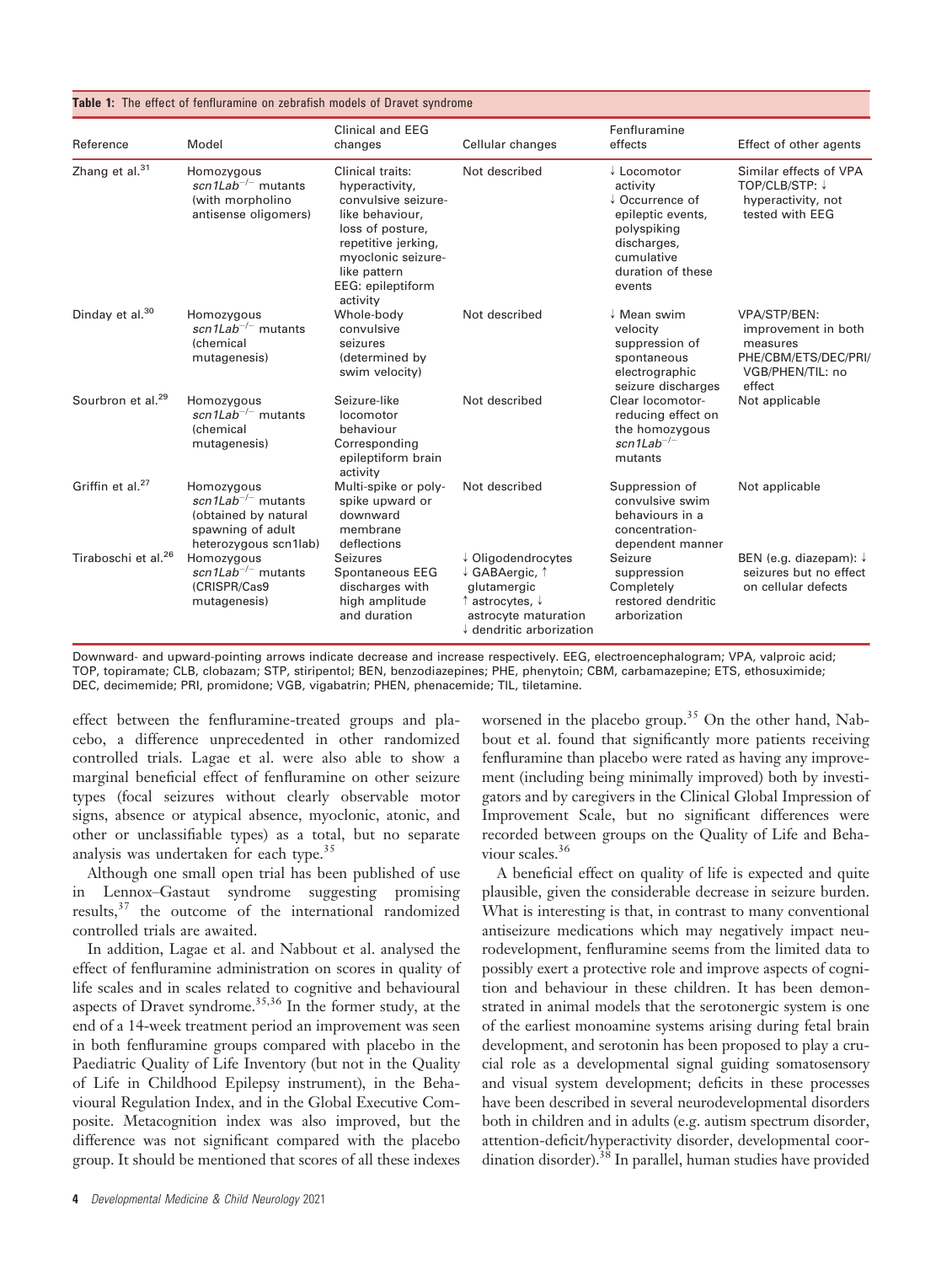| Reference                  | Population sample                                                                                                                                                                                                                                  | Method                                                                                                                                                                                                                                                                                                                                                                                                                                                                         | Primary outcome                                                                                                                                                                                                                             | Secondary outcomes                                                                                                                                                                                                                                                                                                                                                                                                                                                                                                                                                                                                                                                                                                                                                                                                                                                                                                                                                                                                                                                          |
|----------------------------|----------------------------------------------------------------------------------------------------------------------------------------------------------------------------------------------------------------------------------------------------|--------------------------------------------------------------------------------------------------------------------------------------------------------------------------------------------------------------------------------------------------------------------------------------------------------------------------------------------------------------------------------------------------------------------------------------------------------------------------------|---------------------------------------------------------------------------------------------------------------------------------------------------------------------------------------------------------------------------------------------|-----------------------------------------------------------------------------------------------------------------------------------------------------------------------------------------------------------------------------------------------------------------------------------------------------------------------------------------------------------------------------------------------------------------------------------------------------------------------------------------------------------------------------------------------------------------------------------------------------------------------------------------------------------------------------------------------------------------------------------------------------------------------------------------------------------------------------------------------------------------------------------------------------------------------------------------------------------------------------------------------------------------------------------------------------------------------------|
| Lagae<br>$et$ al. $35$     | Dravet syndrome:<br>173 assessed (2016)<br>$-2017$<br>119 assigned (mean<br>age $9y$ , $64\%$ male)<br>Randomization to<br>one of three<br>groups:<br>40 (placebo),<br>40 (fenfluramine,<br>$0.7$ mg/kg/d),<br>39 (fenfluramine,<br>$0.2$ mg/kg/d) | Randomized, double-<br>blind (phase III)<br>Analysis by modified<br>intention to treat<br>Randomization through<br>an interactive web<br>system<br>Safety analysis in all who<br>received at least one<br>dose of study drug<br>Duration: 14wks<br>treatment period (2wks)<br>titration+ 12wks<br>maintenance)                                                                                                                                                                 | The change in mean<br>MFCS during the<br>treatment period vs<br>baseline in the 0.7mg/<br>kg/d group vs<br>placebo: patients in<br>the fenfluramine<br>0.7mg/kg/d group had<br>a 62.3% greater<br>reduction (74.9% vs<br>19.2%, $p<0.001$ ) | Differences between 0.2-placebo, 0.7-0.2<br>Mean MFCS during the treatment period vs<br>baseline<br>Differences between 0.7-0.2, 0.2-placebo, 0.7-<br>placebo<br>Proportion of patients with $\geq$ 25%, $\geq$ 50%, $\geq$ 75%,<br>or 100% reduction in MCSF<br>Longest seizure-free interval<br>Frequency of rescue medication use<br>Post hoc analysis of patients with $\leq 1$<br>convulsive seizure<br>Clinical Global Impression of Improvement<br>Scale (caregiver, investigator), Quality of Life<br>in Childhood Epilepsy Scale, Pediatric Quality<br>of Life Inventory, Metacognition Index,<br>Global Executive Composite, Behavioral<br>Rating Inventory of Executive Function<br><b>Adverse effects</b><br>65% in placebo group, 95% in the 0.2mg/kg/d<br>group, 95% in the 0.7mg/kg/d group<br>94%: mild to moderate<br>Most frequent: decreased appetite, diarrhoea,<br>nasopharyngitis, lethargy, somnolence,<br>pyrexia<br>Weight loss ≥7%: 3% in placebo group, 13% in<br>the fenfluramine 0.2mg/kg/d group, 20% in<br>the fenfluramine 0.7mg/kg/d group |
| Nabbout<br>et al. $36$     | Dravet syndrome<br>treated with<br>stiripentol:<br>115 assessed<br>87 assigned (mean<br>age 9y 1mo, 57%<br>male)<br>Randomization to<br>one of two groups:<br>44 (placebo),<br>43 (fenfluramine,<br>$0.4$ mg/kg/d)                                 | Randomized, double-<br>blind (phase III)<br>Randomization stratified<br>across ages $\langle 6y, \geq 6y \rangle$<br>Randomization through<br>an interactive web<br>system<br>Duration: 15wks (titration<br>3wks and maintenance<br>12wks)                                                                                                                                                                                                                                     | The change in mean<br>MCSF during<br>treatment period vs<br>period in the<br>fenfluramine vs<br>placebo group:<br>fenfluramine group<br>exhibited 63.1% in<br>MCSF vs 1.1% of<br>placebo ( $p$ <0.001)                                      | No cardiovascular complications<br>The proportion of patients with no seizures or<br>one seizure during treatment period<br>The proportion with $\geq$ 25%, $\geq$ 50%, $\geq$ 75%, or<br>100% reduction in seizures from baseline<br>Change from baseline in clinical global<br>impression ratings both by<br>parents/caregivers and by investigators<br>Total days of rescue medication use per 28d<br>Total seizure frequency (including<br>nonconvulsive seizure types) per 28d<br>Quality of Life in Childhood Epilepsy Scale,<br>Pediatric Quality of Life Inventory, Behavior<br>Rating Inventory of Executive Function<br><b>Adverse events</b><br>Most common: decreased appetite, pyrexia,<br>fatigue, and diarrhoea<br>Discontinuation in three patients<br>Two patients receiving placebo and nine<br>patients receiving fenfluramine experienced<br>weight decreases $\geq$ 7%                                                                                                                                                                                 |
| Lagae et al. <sup>37</sup> | Lennox-Gastaut<br>syndrome:<br>13 patients enrolled<br>(9 male, 11y<br>$8$ mo $\pm$ 4y 5mo)<br>10 completed the<br>core study<br>9 entered the<br>extension phase<br>7 completed the<br>extension phase                                            | Non-randomized, phase<br>II, open-label <sup>a</sup><br>Responders: ≥50%<br>convulsive seizure<br>reduction from baseline<br>Starting dose: 0.2mg/kg/<br>d; every 4wks non-<br>responders were<br>considered for a dose<br>increase by an additional<br>$0.2$ mg/kg/d until 0.8mg/<br>kg/d (30mg/d maximum);<br>responders stable<br>Core study: 20wks<br>Extension study: up to<br>15 <sub>mo</sub><br>At the end of the core<br>study, responders were<br>offered entry into | Number of responders<br>at each study visit:<br>During the core study:<br>13/13 responders<br>(53% median<br>reduction in<br>convulsive seizures,<br>60% in 10 completers)<br>At 15 months: 6/9 still<br>responders                         | No cardiovascular complications<br><b>Adverse effects</b><br>Most frequent adverse events: decreased<br>appetite, decreased alertness, sleep<br>problems, fatigue, tiredness, sleepiness<br>No cardiovascular complications                                                                                                                                                                                                                                                                                                                                                                                                                                                                                                                                                                                                                                                                                                                                                                                                                                                 |

<sup>a</sup>A phase III, randomized controlled study is ongoing. MFCS, monthly frequency of convulsive seizures.

extension study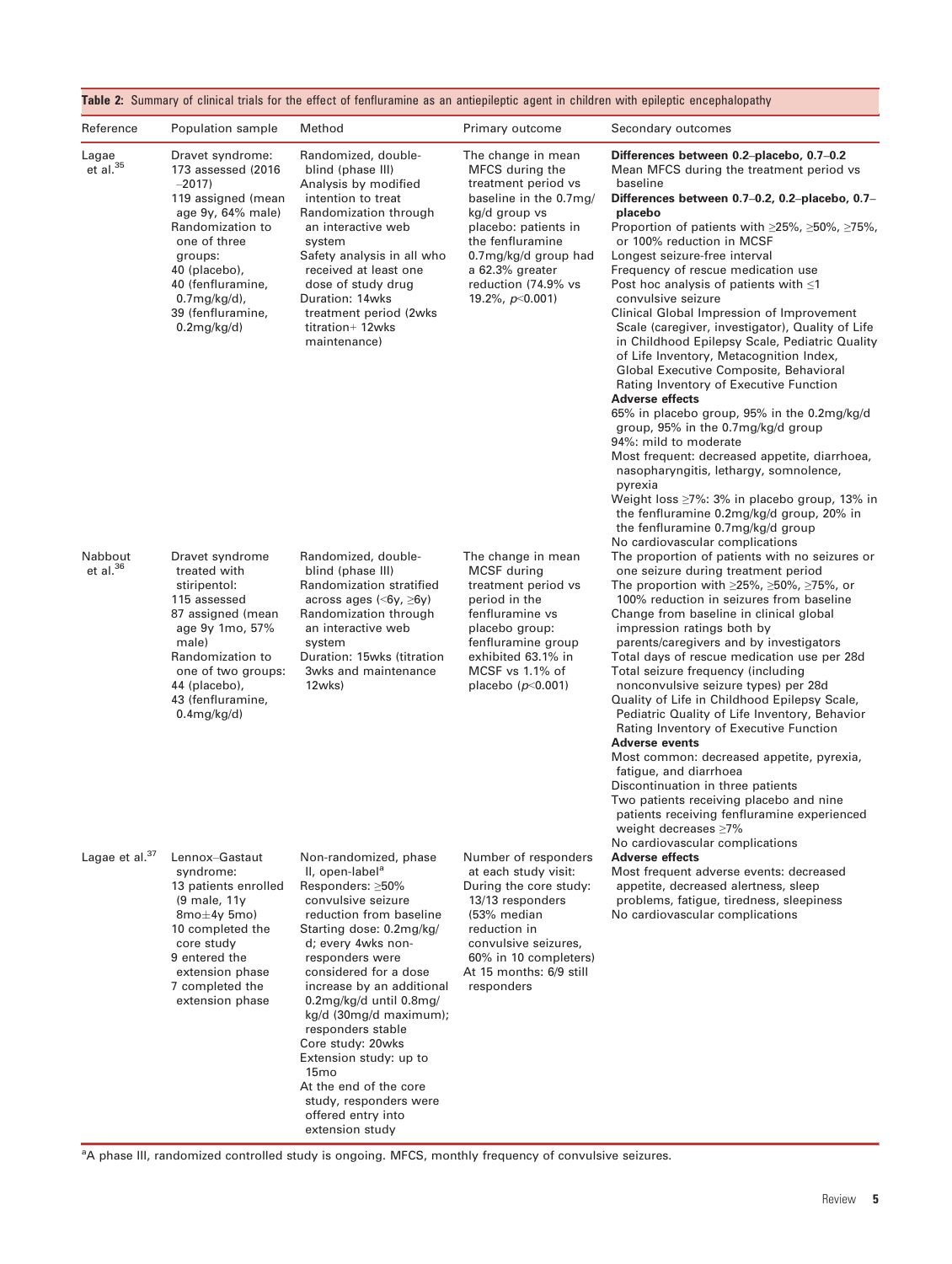

Figure 2: Clinical research on the use of fenfluramine as an antiepileptic agent: what is next?

evidence that prenatal use of selective serotonin re-uptake inhibitors could be associated with negative neurodevelopmental outcomes or behavioural disorders (e.g. autism spectrum disorder).39 Therefore, the use of a serotonergic therapeutic agent might also have a positive influence on cognition and behaviour.

The most frequent adverse events encountered in the aforementioned studies included decreased appetite, fatigue, somnolence, sleep disorders, diarrhoea, nasopharyngitis, and pyrexia; the most frequent serious adverse event was hospital admission due to status epilepticus $35-37$ (Table 2). Although cardiovascular concerns had arisen when fenfluramine was initially used in patients with obesity, it is noteworthy that no cases of pulmonary arterial hypertension or valvular dysfunction were revealed by echocardiographic evaluations in any of the children enrolled in these studies. This could be attributed to the fact that fenfluramine was used at lower doses and most probably the new patient group (paediatric patients with epilepsy) would not be expected to exhibit any of the microscopic histopathological or functional alterations found in patients with adult obesity. The most significant clinical concern was weight loss due to appetite loss, but only a few patients were finally withdrawn because of this. $35,36$ 

#### THE FUTURE

#### Addressing complex needs of children with Dravet syndrome

Dravet syndrome is a drug-resistant developmental and epileptic encephalopathy of childhood characterized by multiple seizure types, cognitive problems, motor difficulties, and behavioural disorders.<sup>40</sup> Most have an underlying SCN1A mutation, although it remains a clinical diagnosis. Although current genetics allow consideration of an early

6 Developmental Medicine & Child Neurology 2021

diagnosis, effective treatment options are scarce. The prevalence of intellectual dysfunction, behavioural, and motor problems among these children is not negligible and insight from affected families shows that the negative impact on quality of life is significant.  $41-43$  As has already been mentioned, serotonin can be associated with epileptic activity and seems to play a key role in the pathophysiology of several neurodevelopmental disorders (e.g. attention-deficit/hyperactivity disorder, autism spectrum disorder, motor problems), not necessarily associated with epilepsy.<sup>44</sup>

According to these findings, several clinical manifestations of Dravet syndrome may have a common association with underlying disorders related to serotonin and this could also explain the success of fenfluramine, as recorded in current clinical studies. From this point of view, finding a therapeutic option with a serotonergic mechanism of action could potentially address or at least improve multiple aspects of these encephalopathies and overcome the challenge of undesired drug interactions, while the effect of fenfluramine on widely distributed  $\sigma$ 1 receptors should also be considered. The causal relationship between Nav1.1 dysfunction (due to SCN1A mutation) and Dravet phenotype is indisputable and, in general, it is rather simplistic to attribute the complexity of the clinical phenotype of those entities to a single factor.<sup>45</sup> Nevertheless, a new research target has emerged, to look behind seizures and explore additional comorbidities, particularly those that are modifiable. In parallel, the effect of fenfluramine on dendritic arborization, as shown in zebrafish models, implies a disease-modifying role. In view of this, the possibility of using the fenfluramine very early after epilepsy onset might need to be considered to understand whether there could be a better outcome if used earlier in life.<sup>26</sup>

Whether fenfluramine will improve comorbidities in children with Dravet syndrome or other epilepsies is a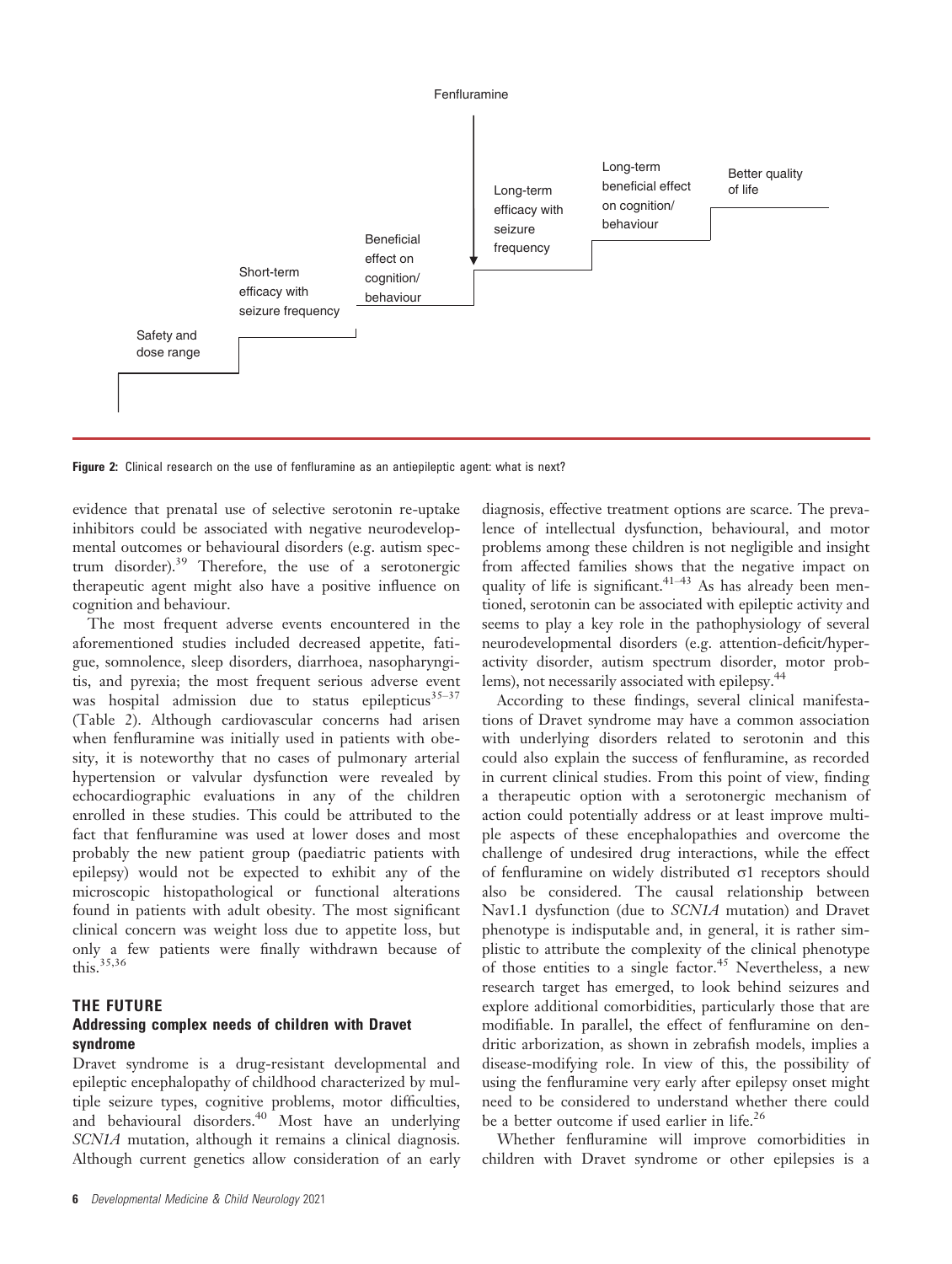question that needs to be explored in future large-scale, long-term studies with optimized methodology (Fig. 2). Currently, fenfluramine has been approved by both the US Food and Drug Administration and the European Medicines Agency for use in Dravet syndrome in individuals over 2 years of age.

#### Designing future clinical trials and ... a fairy tale

It was 1942 when Antoine de Saint-Exupery wrote in his novella The Little Prince that 'the essential is usually invisible to the eye'. He was referring to feelings, but the example of fenfluramine and its potential beneficial role with regard to cognitive and behavioural aspects in children with Dravet syndrome also reminds us of the fact that countable seizures are not all that matters in patients with epilepsy. Better seizure control achieved after the introduction of a new agent definitely leads to an improvement in intellectual ability and behaviour, but it can also mask negative effects of the antiseizure medication itself on cognition, which may arise after years of treatment.46 In parallel, from a methodological point of view, it is not often feasible to differentiate a treatmentrelated adverse event from the progression of the underlying brain disorder. The change in the frequency of convulsive seizures is the most frequently used primary endpoint of epilepsy clinical trials, as it is relatively easy to recognize and record, and the sample-size estimation is based on this parameter.<sup>46,47</sup> Cognitive, behavioural, or emotional aspects, as well as quality of life, have only been assessed as secondary outcomes (e.g. in the large randomized controlled trials<sup>35,36</sup>); therefore, findings may be significantly affected by reduced statistical power. Furthermore, additional aspects of daily functioning, such as feeding problems or speech development, have not been scrutinized until now.

At the same time, published papers may emphasize seizure-related secondary outcomes of doubtful importance in terms of clinical practice (e.g. the proportion of patients with  $\geq$ 25%,  $\geq$ 50%,  $\geq$ 75%, or 100% reduction in seizure frequency).35,36 Since more cognitive, behavioural, and quality of life-related tools (questionnaires, scales) have now been validated in paediatric populations, the use of these parameters as primary outcomes of epilepsy clinical trials (after effective seizure control has been established) would be an innovative future investigational aim, especially for drugs showing some preliminary positive results, such as fenfluramine. The criterion standard approach seems to be to perform assessments during a baseline period and after new treatment implementation. In that case, additional issues need to be addressed, including the ideal timing of such assessments or the prioritization of aspects studied, and longer trials might be considered.<sup>48,49</sup> The concept of drug repurposing could have a significant contribution to this field, as safety and tolerability data of these medications are already available.

Finally, it is essential to shed light on personal insight and find out what really matters for affected children, their

families, as well as healthcare professionals, and to use this knowledge to make informed treatment decisions. Therefore, studies trying to collect data about patients' and carers' ideas, values, emotions, and priorities to identify new starting points, have already been initiated.<sup>50</sup> In this way, when clinical researchers design future epilepsy trials and discuss appropriate endpoints, they might also consider The Little Prince.

#### Expanding the applications of drug repositioning in patients with epilepsy

Fenfluramine is an excellent example of finding new indications for older drugs. Interactive website platforms allow a 'hands-on' approach to future drug development, providing new stimuli for research and accelerating the process of validation of a therapeutic agent. This is of paramount importance for patients with rare neurological conditions, including those with developmental epileptic encephalopathies.<sup>51</sup> At the same time, the advantages and potential applications of the so-called 'drug recycling' in drug industry and clinical practice are too appealing to leave this process to the chance of random discoveries and vigilant spontaneous observations, such as those of the Belgian researchers.

For this reason, new resources for drug repurposing research need to be systematically investigated. A database was recently created by Sivapalarajah et al., based on novel software that allows advanced computational analysis of the literature, which identified a significant number of well-known prescribable drugs (for other conditions) with corroborative evidence of efficacy in experimental models of epilepsy. It is interesting that many of the drugs included in this database target proteins with published evidence of functional relevance in epilepsy (including transcription factors or G protein-coupled receptors), but are not targeted by currently approved antiseizure medications.<sup>52</sup> Meanwhile, the effect of fenfluramine on serotonin metabolism acts as a gentle reminder for us to turn our attention to brain homeostasis and the need to focus on functional genomics of epileptogenesis. Indeed, genomicsbased drug repurposing holds promise for further enrichment of available therapies. The concept is based on comparison of gene expression between normal tissues and those with the disease, and generation of a transcriptomic signature which can then be used as a map to guide restorative treatments.<sup>53</sup> This has already been tested in animal models with chronic temporal lobe epilepsy and the wide availability of zebrafish models can help this method to be expanded to additional epilepsy entities, including Dravet syndrome.<sup>54</sup>

#### **CONCLUSION**

The history of transition of fenfluramine from obesity to epilepsy reflects the current trends in the development of new antiseizure medication and encourages us to thoughtfully discuss the future of the design of epilepsy clinical trials. It seems that symptom-centred treatments are going to give their place to a biology-based era of therapeutics.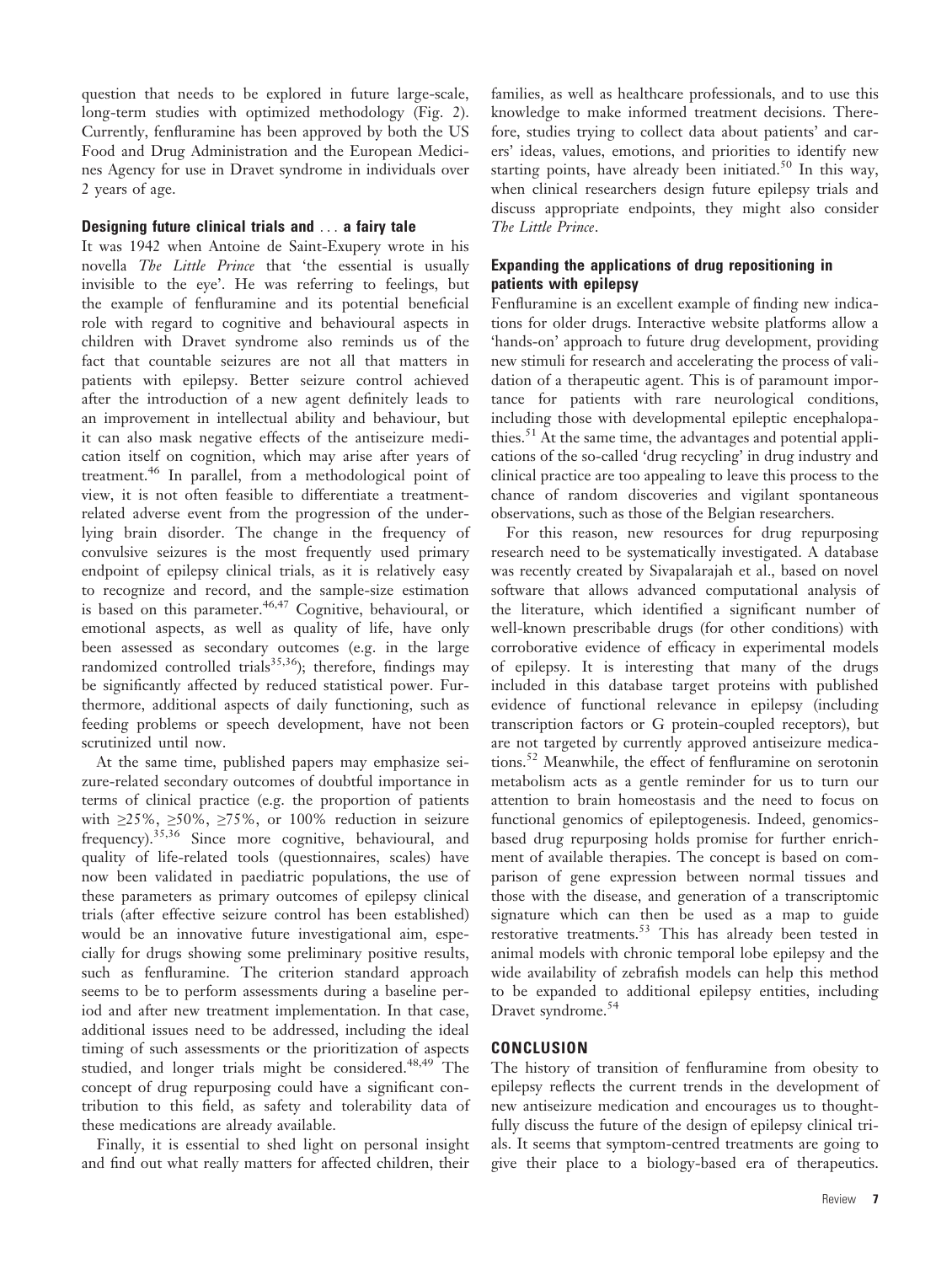Drug repurposing seems to be a really attractive approach to developing new drugs for neurological disorders, saving significant time and even overcoming regulatory barriers without compromising the quality of the development process. This would be of paramount importance for patients with complex health conditions characterized by low remission rates (e.g. those with epileptic encephalopathy), who very often face the complications of polypharmacy and undesired drug interactions.

It is often said that 'you campaign in poetry, you govern in prose'. This imbalance between planning and implementing is also reflected in the field of drug discovery. In other words, when the initial enthusiasm from revolutionary drug models and promising findings of clinical trials settles down, fenfluramine will have to meet a bigger challenge: improving global functioning and contributing to a better quality of life under real-world conditions and after long-term use.

#### ACKNOWLEDGEMENTS

JHC is supported by the National Institute of Health Research (NIHR) Biomedical Research Centre at Great Ormond Street Hospital. She has acted as an investigator for studies with GW Pharma, Zogenix, Vitaflo, and Marinius. She has been a speaker and on advisory boards for GW Pharma, Zogenix, and Nutricia; all remuneration has been paid to her department. She holds an endowed chair at UCL Great Ormond Street Institute of Child Health; she holds grants from National Institute for Health Research, Engineering and Physical Sciences Research Council, Great Ormond Street Hospital Charity, Epilepsy Research United Kingdom, and the Waterloo Foundation. MG has no conflicts of interest to declare.

#### DATA AVAILABILITY STATEMENT

Data sharing not applicable to this article as no datasets were generated or analysed during the current study.

#### **REFERENCES**

- 1. Morofuji Y, Nakagawa S. Drug development for central nervous system diseases using in vitro blood-brain barrier models and drug repositioning. Curr Pharm Des 2020; 26: 1466–85.
- 2. Lüscher Dias T, Schuch V, Beltrão-Braga PCB, et al. Drug repositioning for psychiatric and neurological disorders through a network medicine approach. Transl Psychiatry 2020; 10: 141.
- 3. Caban A, Pisarczyk K, Kopacz K, et al. Filling the gap in CNS drug development: evaluation of the role of drug repurposing. J Mark Access Health Policy 2017; 5: 1299833.
- 4. van Galen KA, Ter Horst KW, Booij J, la Fleur SE, Serlie MJ. The role of central dopamine and serotonin in human obesity: lessons learned from molecular neuroimaging studies. Metabolism 2018; 85: 325–39.
- 5. Wurtman RJ, Wurtman JJ. Brain serotonin, carbohydrate-craving, obesity and depression. Obes Res 1995; 3 (Suppl 4): 477S–80S.
- 6. Fuller RW, Snoddy HD, Robertson DW. Mechanisms of effects of d-fenfluramine on brain serotonin metabolism in rats: uptake inhibition versus release. PharmacolBiochemBehav 1988; 30: 715–21.
- 7. Pinder RM, Brogden RN, Sawyer PR, Speight TM, Avery GS. Fenfluramine: a review of its pharmacological properties and therapeutic efficacy in obesity. Drugs 1975; 10: 241–323.
- 8. Connolly HM, Crary JL, McGoon MD, et al. Valvular heart disease associated with fenfluramine-phentermine. N Engl 7 Med 1997; 337: 581-8.
- 9. Centers for Disease Control and Prevention. Cardiac valvulopathy associated with exposure to fenfluramine or dexfenfluramine: U.S. Department of Health and Human Services interim public health recommendations, November 1997. MMWR Morb Mortal Wkly Rep  $1997 \cdot 46 \cdot 1061 - 6$
- 10. Gustafsson BI, Tømmerås K, Nordrum I, et al. Longterm serotonin administration induces heart valve disease in rats. Circulation 2005; 111: 1517–22.
- 11. Aicardi J, Gastaut H. Treatment of self-induced photosensitive epilepsy with fenfluramine.  $N$  Engl  $\frac{3}{7}$  Med 1985; 313: 1419.
- 12. Aicardi J, Gastaut H, Mises J. Syncopal attacks compulsively self-induced by Valsalva's maneuver associated with typical absence seizures. A case report. Arch Neurol 1988; 45: 923–5.
- 13. Clemens B. Dopamine agonist treatment of self-induced pattern-sensitive epilepsy. A case report. Epilepsy  $R_{PS}$  1988; 2: 340-3.
- 14. Gastaut H. Efficacy of fenfluramine for the treatment of compulsive behavior disorders in psychotic children. Presse Med 1984; 13: 2024–5.
- 15. Hoyer D. Serotonin 5-HT3, 5-HT4, and 5-HT-M receptors. Neuropsychopharmacology 1990; 3: 371–83.
- 16. Buchanan GF, Murray NM, Hajek MA, Richerson GB. Serotonin neurones have anti-convulsant effects and reduce seizure-induced mortality. *J Physiol* 2014; 592: 4395–410.
- 17. Specchio LM, Iudice A, Specchio N, et al. Citalopram as treatment of depression in patients with epilepsy. Clin Neuropharmacol 2004; 27: 133–6.
- 18. Martin P, de Witte PAM, Maurice T, Gammaitoni A, Farfel G, Galer B. Fenfluramine acts as a positive modulator of sigma-1 receptors. Epilepsy Behav 2020; 105: 106989.
- 19. Gastaut H, Zifkin B, Rufo M. Compulsive respiratory stereotypies in children with autistic features: polygraphic recording and treatment with fenfluramine.  $\tilde{f}$ Autism Develop Disord 1987; 17: 391–406.
- 20. Gastaut H, Zifkin B. Antiepileptic effects of fenfluramine: pilot study. Ann Neurol 1987; 22: 414–5.
- 21. Boel M, Casaer P. Add-on therapy of fenfluramine in intractable self-induced epilepsy. Neuropediatrics 1996; 27: 171–3.
- 22. Casaer P, Boel M. Fenfluramine as a potential antiepileptic drug. Epilepsia 2002; 43: 205–6.
- 23. Polster T. Individualized treatment approaches: fenfluramine, a novel antiepileptic medication for the

treatment of seizures in Dravet syndrome. Epilepsy Behav 2019; 91: 99–102.

- 24. Ceulemans B, Boel M, Leyssens K, et al. Successful use of fenfluramine as an add-on treatment for Dravet syndrome. Epilepsia 2012; 53: 1131–9.
- 25. Sakai C, Ijaz S, Hoffman EJ. Zebrafish Models of neurodevelopmental disorders: past, present, and future. Front Mol Neurosci 2018; 11: 294.
- 26. Tiraboschi E, Martina S, van der Ent W, et al. New insights into the early mechanisms of epileptogenesis in a zebrafish model of Dravet syndrome. Epilepsia 2020; 61: 549–60.
- 27. Griffin AL, Jaishankar P, Grandjean JM, Olson SH, Renslo AR, Baraban SC. Zebrafish studies identify serotonin receptors mediating antiepileptic activity in Dravet syndrome. Brain Commun 2019; 1: fcz008.
- 28. Polster T. Individualized treatment approaches: fenfluramine, a novel antiepileptic medication for the treatment of seizures in Dravet syndrome. Epilepsy Behav 2019; 91: 99–102.
- 29. Sourbron J, Smolders I, de Witte P, Lagae L. Pharmacological analysis of the anti-epileptic mechanisms of fenfluramine in scn1a mutant zebrafish. Front Pharmacol 2017; 8: 191.
- 30. Dinday MT, Baraban SC. Large-scale phenotype-based antiepileptic drug screening in a zebrafish model of Dravet syndrome. eNeuro 2015; 2: ENEURO.0068- 15.2015.
- 31. Zhang Y, Kecskes A, Copmans D, et al. Pharmacological characterization of an antisense knockdown zebrafish model of Dravet syndrome: inhibition of epileptic seizures by the serotonin agonist fenfluramine. PLoS One 2015; 10: e0125898.
- 32. Schoonjans AS, Lagae L, Ceulemans B. Low-dose fenfluramine in the treatment of neurologic disorders: experience in Dravet syndrome. Ther Adv Neurol Disord 2015; 8: 328–38.
- 33. Schoonjans A, Paelinck BP, Marchau F, et al. Low-dose fenfluramine significantly reduces seizure frequency in